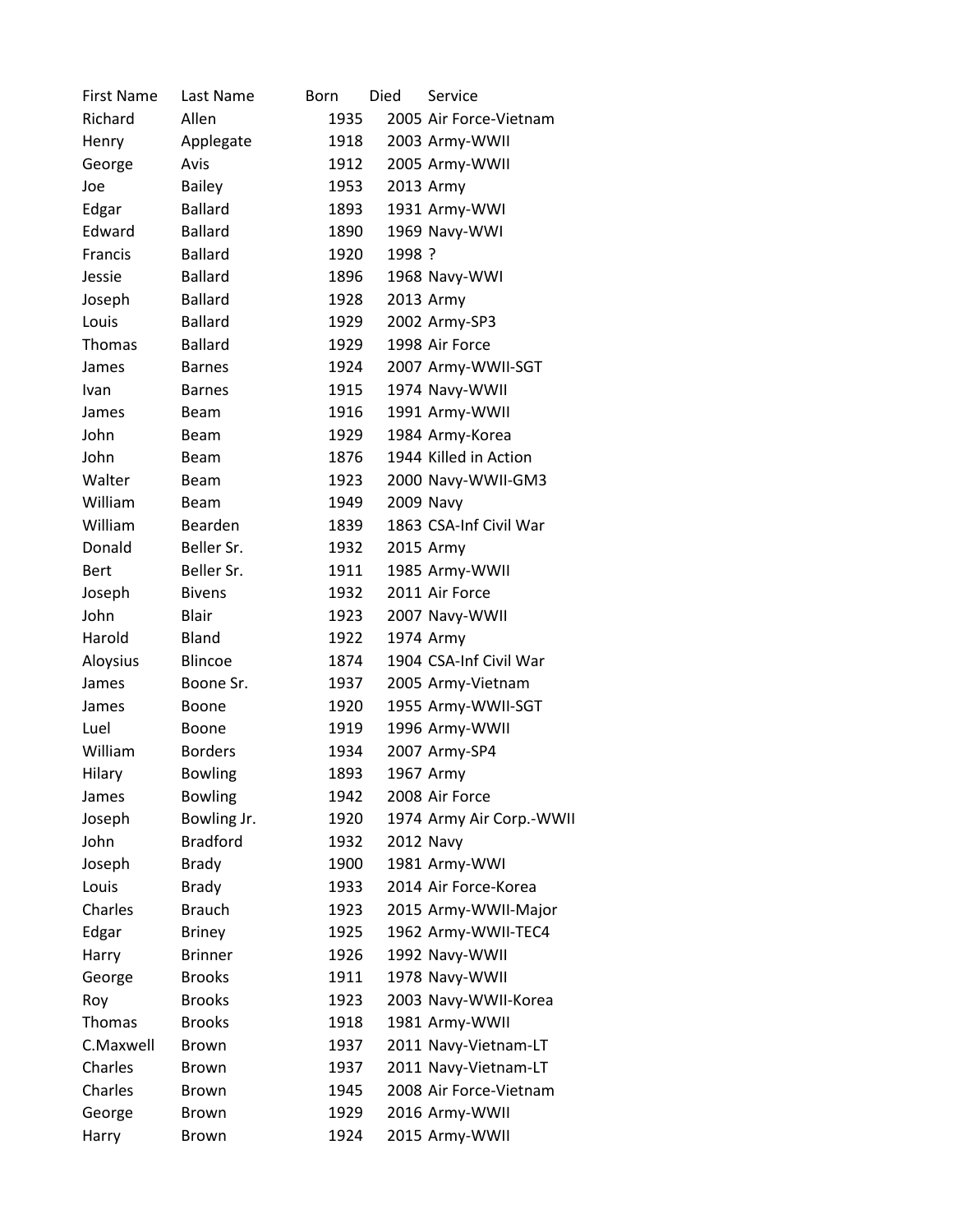| Philip         | Brown           | 1918         | 2005 Army-WWII-TSGT                    |
|----------------|-----------------|--------------|----------------------------------------|
| Duard          | <b>Brumley</b>  | 1907         | 1971 ?-WWII                            |
| George         | <b>Bucci</b>    | 1928         | 2007 Army-Korea-SGT                    |
| James          | <b>Bryan</b>    | 1932         | 2014 Army-Korea                        |
| William        | <b>Buckman</b>  | 1957         | 2017 Marines                           |
| James          | Buckmann Jr.    | 1950         | 2000 Army-Vietnam                      |
| James          | <b>Buckmann</b> | 1924         | 1994 Army-WWII                         |
| James          | <b>Byrnes</b>   | 1909         | 2000 Army-WWII                         |
| James          | Cahoe           | 1920         | 2008 Army-WWII                         |
| William        | Cambron         |              | 1939 Army                              |
| Wallace        | Cammack         | 1924         | 1994 Army-WWII                         |
| <b>Thomas</b>  | Carey           | 1950         | 1973 Air Force-Vietnam                 |
| Freddie        | Carr            | 1929         | 2005 Army-Korea-Vietnam-SFC            |
| Curtis         | Carrico         |              | Army-WWII-PFC                          |
| James          | Carrier Sr.     | 1945         | 2000 Army                              |
| <b>Francis</b> | Cecil           | 1913         | 1976 Arny-WWII                         |
| George         | Cecil           | 1923         | 2001 Army-WWII-CPL                     |
| Darell         | Cecil           | 1926         | 2015 Army-WWII                         |
| Henry          | Cecil           | 1915         | 1943 Navy-WWII-Killed in action        |
| <b>Ivo</b>     | Cecil           | 1926         | 2012 Navy-WWII-MM2                     |
| James          | Cecil           | 1909         | 2005 Navy-WWII-S1                      |
| Joseph         | Cecil           | 1920         | 2004 Navy-WWII-S3                      |
| Joseph         | Cecil           | 1962         | 2006 Air Force-SRA                     |
|                |                 |              |                                        |
| Joseph         | Cecil           | 1887         | Army-WWI                               |
| Raymond        | Cecil           | 1929         | 1951<br>#NAME?                         |
| Francis        | Clark           | 1927         | 1949 Army-WWII                         |
| Frank          | Clark           | 1927         | 1981 Navy-WWII                         |
| George         | Clark Jr.       | 1947         | 2014 Army-Vietnam                      |
| Joseph         | Clark           | 1929         | 1993 Army Air Corp.-WWII               |
| Lawrence       | Clark Sr.       | 1926         | 1987 Army-WWII                         |
| William        | Clark           | 1925         | 2005 Navy-WWII                         |
| Francis        | Clayton         | 1922         | 2004 Navy-WWII                         |
| William        | Clayton         | 1933         | 1956 Army                              |
| Joseph         | <b>Clements</b> | 1920         | 2010 Army-WWII                         |
| Gary           | Clifton         | 1948         | 2015 Army                              |
| David          | Collins         | 1944         | 1969 Army-Vietnam                      |
| Howell         | Conley          | 1891         | 1961 Army Air Corp.-WWI                |
| William        | Conway          | 1925         | 2016 Marine-WWII                       |
| Garnett        | Cook            | 1919         | 1996 Army-WWII                         |
| William        | Coomes          | 1942         | 2013 Navy                              |
| Leo            | Corbett         |              | 2014 Army Air Corp-WWII                |
| Albert         | Cotton          | 1934         | 2012 Army                              |
| Jasper         | Cotton          | 1928         | 1983 Navy-WWII                         |
| William        | Cotton          | 1926         | 1987 Marine-WWII                       |
| Jerome         | Crockett Jr.    | 1922         | 2003 Navy-WWII-Army-Korea              |
| Eugene<br>John | Crowe           | 1923<br>1929 | 1994 Army-WWII<br>2004 Air Force-Korea |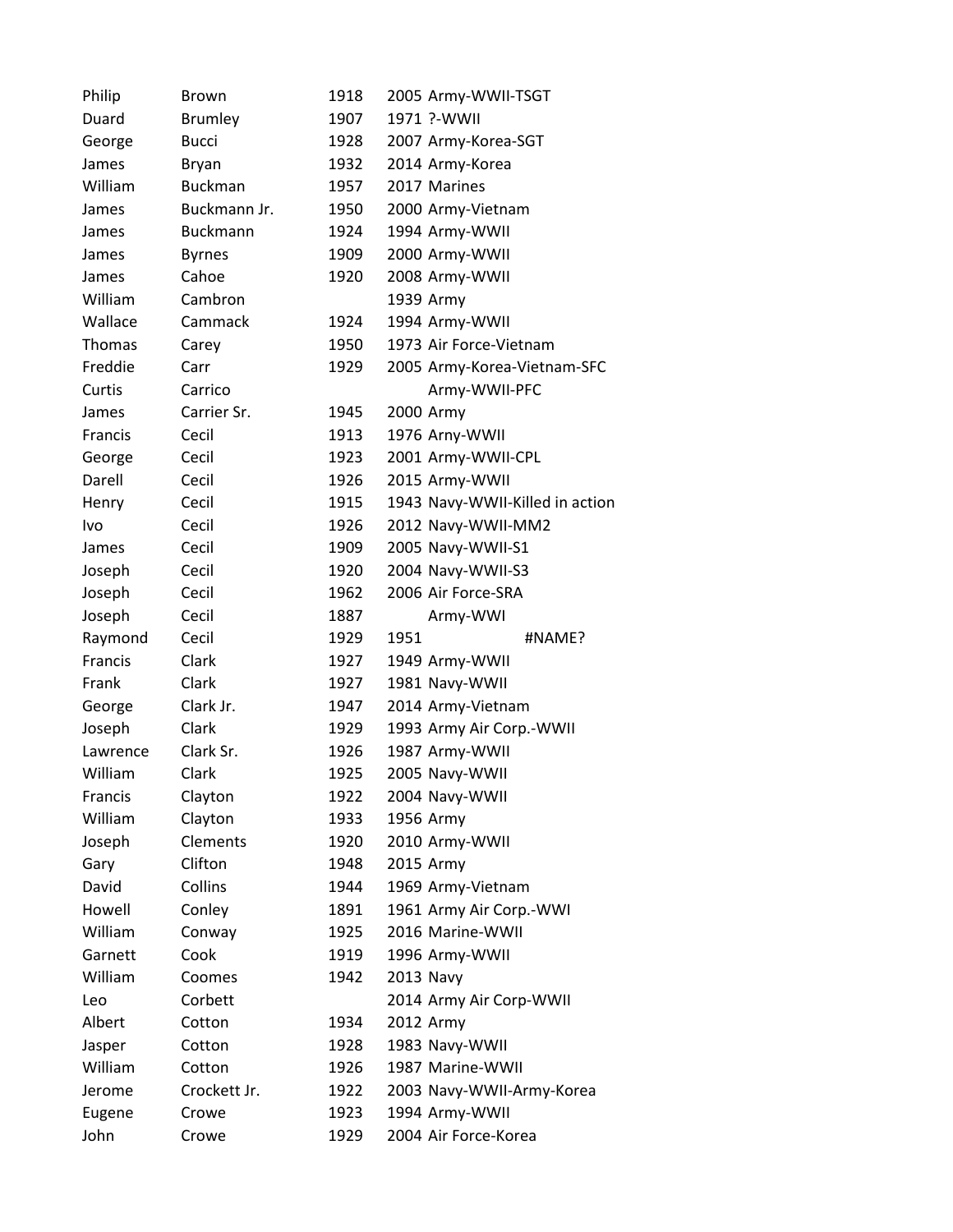| Leland        | Crowe         | 1928 | 2014 Army-Korea               |
|---------------|---------------|------|-------------------------------|
| J. Robert     | Crume Jr.     | 1904 | 1959 Col.                     |
| Charles       | Culver        | 1929 | 2012 Army                     |
| <b>Terry</b>  | Denham        | 1941 | 2006 Navy-Vietnam             |
| Sanford       | <b>Devers</b> | 1902 | 1967 Army-WWII                |
| George        | Dickerson     | 1904 | 1976 Army                     |
| Joseph        | Dickerson     | 1937 | 2000 Army-SGT                 |
| <b>Thomas</b> | Dickerson     | 1918 | 1996 Army-Korea-WO1           |
| William       | Dickerson     | 1905 | 1958 Army-WWII                |
| Michael       | Diemer        | 1891 | 1971 Army-WWI                 |
| Michael       | Diemer Jr.    | 1923 | 1965 ?-WWII                   |
| William       | Dodson        | 1923 | 2014 Navy-WWII-Army-Korea     |
| Charles       | Donahue Jr.   | 1932 | 2011 Army-Korea               |
| Francis       | Donahue       | 1918 | 1959 Army Air Corp-WWII       |
| Joseph        | Donahue       | 1920 | 2011 Army-WWII                |
| Russell       | Douglas Sr.   | 1921 | 1990 Army-WWII                |
| Thomas        | Dowling Sr.   | 1917 | 1993 Army-WWII                |
| Charles       | Downs Jr.     | 1928 | 1997 Army-SFC                 |
| Charles       | Downs         | 1924 | 1971 Army-WWII                |
| Edward        | Downs         | 1929 | 2000 Army-Korea               |
| Edward        | Downs         | 1926 | 1996 Navy-WWII                |
| Francis       | Downs         | 1926 | 2013 Army-WWII                |
| George        | Downs         | 1894 | 1967 Army-WWI                 |
| James         | Downs         | 1896 | 1960 Army-WWI                 |
| James         | Downs         | 1922 | 2001 Army-WWII                |
| John          | Downs         | 1933 | 2001 Army-Korea               |
| Joseph        | Downs         | 1923 | 2006 Army-WWII                |
| Joseph        | Downs         | 1923 | 2017 Army Air Corp-WWII       |
| Joseph        | Downs         | 1925 | 2009 Army-WWII                |
| Joseph        | Downs         | 1930 | 2000 Army-Korea               |
| Kenny         | Downs         | 1952 | 2015 Army                     |
| Robert        | Downs         | 1929 | 1991 Air Force-Korea          |
| Robert        | Downs         | 1932 | 2010 Army                     |
| Russell       | Downs         | 1895 | 1981 Army-WWI                 |
| Thomas        | Downs         | 1952 | 1995 Army                     |
| William       | Downs         | 1926 | 2010 Army-WWII-PVT            |
| William       | Downs         | 1926 | 2012 Army-WWII                |
| William       | Downs Sr.     | 1930 | 2012 Navy-Korea               |
| William       | Downs         | 1950 | 2010 Army                     |
| John          | Dykal         | 1923 | 2010 Army-WWII                |
| Wilson        | Dozier        | 1836 | 1862 Atillery-Civil War-Conf. |
| Joseph        | Edelson       | 1917 | 1998 Navy-WWII                |
| Charles       | Edelen        | 1924 | 2010 Army-Air Corp-WWII-TSGT  |
| Joseph        | Edelen        | 1919 | 2005 Marine-WWII-CPL          |
| Paul          | Edelen        | 1922 | 1991 Army-WWII                |
| William       | Edelen        | 1882 | 1942 Army-WWI                 |
| William       | Elder         | 1946 | 2009 Marine-Vietnam           |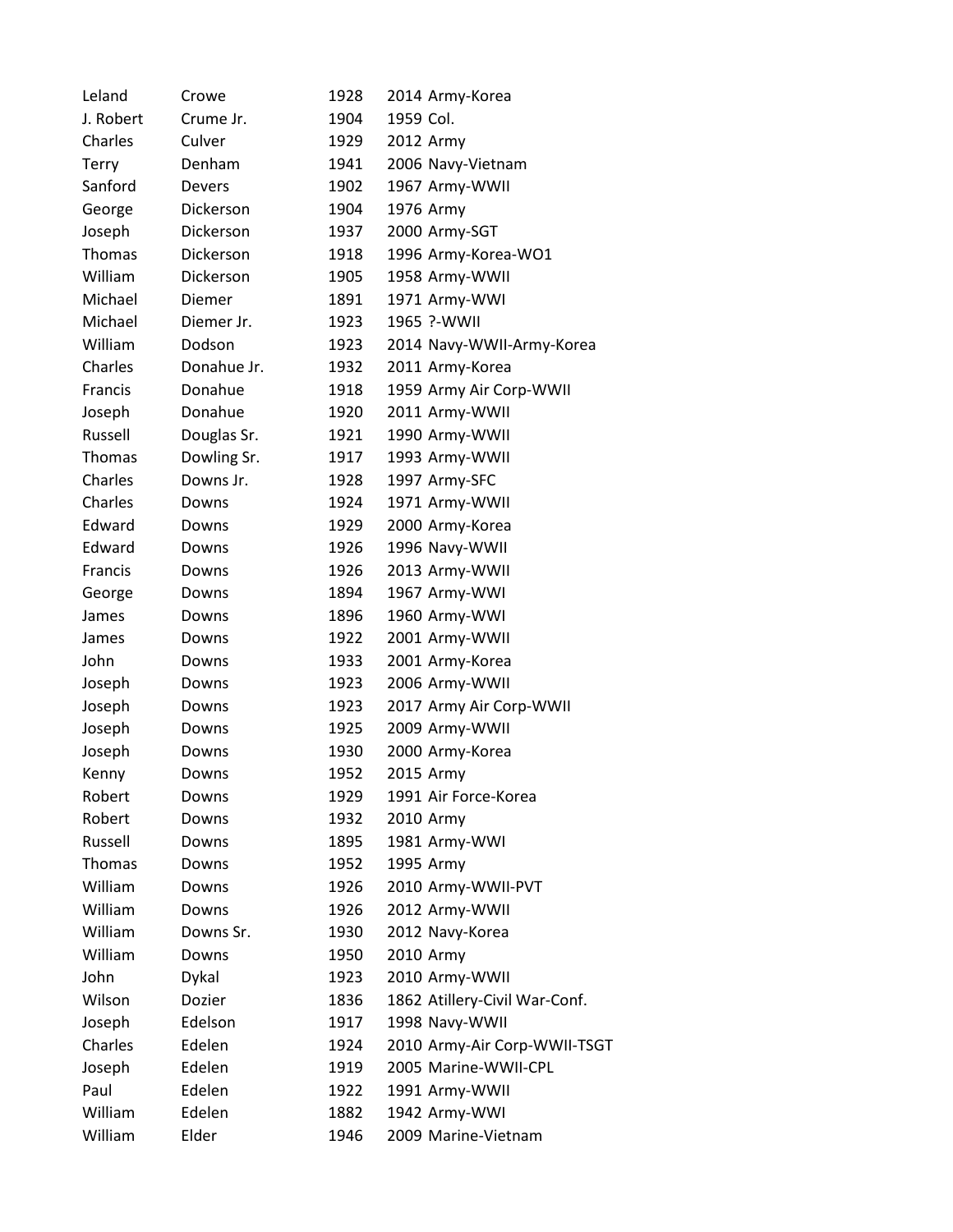| Harold        | Elmore     | 1920 | 2001 Navy-WWII          |
|---------------|------------|------|-------------------------|
| Theodore      | Faulkner   | 1930 | 1971 Navy-Korea-Vietnam |
| Leroy         | Fields     | 1919 | 1977 Army-WWII          |
| Donald        | Filiatreau | 1943 | <b>2014 Navy</b>        |
| Joseph        | Filiatreau | 1920 | 1983 Army-WWII          |
| Joseph        | Flahiff    | 1932 | 1987 ?-Korea            |
| David         | Fogle Sr.  | 1950 | 2013 Army-Vietnam       |
| Joseph        | Fogle      | 1936 | 2008 Navy-Korea         |
| David         | Forsee     | 1947 | 2009 Army-Vietnam       |
| Samuel        | Gant       | 1918 | 1995 Army-WWII          |
| Ray           | Gatewood   | 1910 | 1979 Army-WWII          |
| Everett       | Geiger     | 1921 | 1999 Army-Air Corp-WWII |
| Alvis         | Geoghegain | 1928 | 2001 Navy-Korea-Vietnam |
| John          | Geoghegain | 1919 | 1992 Army-WWII          |
| <b>Thomas</b> | Geoghegain | 1924 | 2011 Air Force          |
| Taylor        | Gilbert    | 1961 | 2001 Army               |
| Francis       | Gilkey     | 1889 | 1987 Army-WWI           |
| Gregory       | Gilkey     | 1957 | <b>2012 Navy</b>        |
| Joseph        | Gilkey Jr. | 1937 | 1995 Army               |
| Joseph        | Gilkey     | 1921 | 2003 Army Air Corp-WWII |
| Kenneth       | Girton     | 1924 | 1996 Army-WWII          |
| Billy         | Godbey     | 1942 | 1997 Army-Vietnam-SP5   |
| Gary          | Goff       | 1938 | 2006 Army               |
| Hillary       | Goff       | 1915 | 1950 Army-WWII          |
| Charles       | Greenwell  | 1931 | 1998 Navy-Vietnam       |
| Charles       | Greenwell  | 1926 | 2008 Army-WWII          |
| Donald        | Greenwell  | 1944 | 2013 Air Force-Vietnam  |
| Hubert        | Greenwell  | 1918 | 2000 Army-WWII          |
| James         | Greenwell  | 1920 | 1975 Army-WWII          |
| Joseph        | Greenwell  | 1933 | 2008 Navy-Korea-BM3     |
| Joseph        | Greenwell  | 1938 | 2012 Air Force          |
| Joseph        | Greenwell  | 1944 | 2000 Army-Vietnam       |
| Lawrence      | Greenwell  | 1948 | 1969 Marine             |
| Melvin        | Greenwell  | 1933 | 1972 Army-Korea         |
| Melveral      | Greenwell  | 1916 | 1992 Army-WWII          |
| Phillip       | Greenwell  | 1926 | 2008 ARMY-WWII-PFC      |
| Raymond       | Greenwell  | 1895 | 1968 Army-WWI           |
| Richard       | Greenwell  | 1916 | 1999 Army-WWII          |
| Rodney        | Greenwell  | 1920 | 2003 Marine             |
| James         | Guthrie    | 1927 | 1991 Navy-WWII          |
| John          | Hagan      | 1924 | 2004 Army-WWII          |
| William       | Hagan Sr.  | 1915 | 1989 Army-WWII          |
| Charles       | Hall       | 1916 | 1997 Army-WWII-TEC5     |
| John          | Hall       | 1922 | 2004 Army-WWII          |
| Joseph        | Hall       |      | 2010 ?-Korea            |
| Louis         | Hall       | 1929 | 2011 Army-Korea         |
| Thomas        | Hall       | 1911 | 1989 Navy               |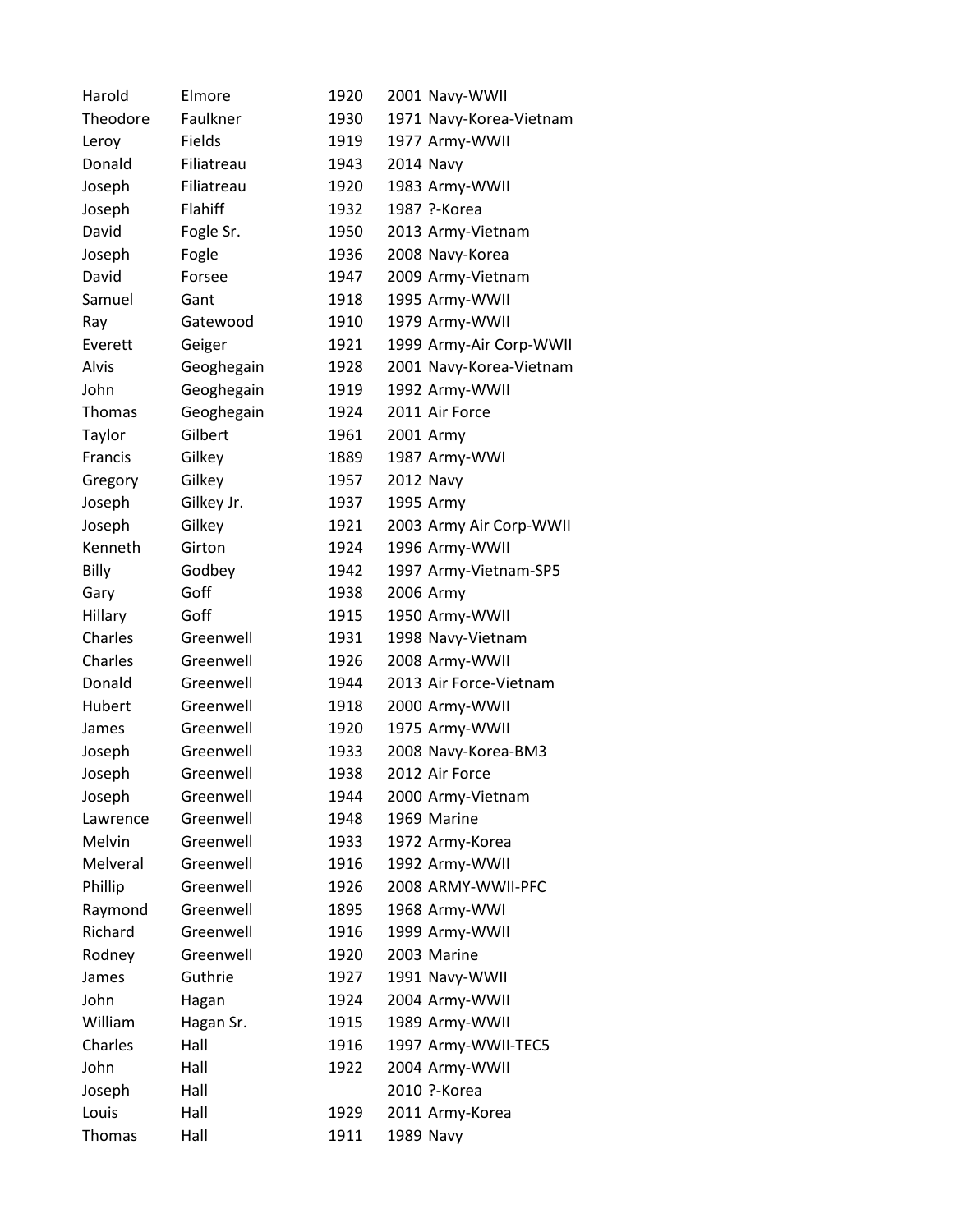| Joseph        | Hamilton Jr.    |   | 1926 |  | 1965 Army-WWII             |
|---------------|-----------------|---|------|--|----------------------------|
| Joseph        | Hamilton        |   | 1894 |  | 1942 Army Air Corp-WWII    |
| Joseph        | Hamilton        |   | 1886 |  | 1946 Army-WWI              |
| Matthew       | Hamilton        |   | 1976 |  | 2010 Navy                  |
| William       | Hamilton        | ŗ | ?    |  | ? Sgt                      |
| Cornelius     | Hardin          |   | 1911 |  | 1947 Army-WWII             |
| Kenneth       | Hardin          |   | 1926 |  | 2001 Army-WWII             |
| Lelia         | Hardy           |   | 1944 |  | 2009 Army-Vietnam-SP4      |
| Chester       | Harrell         |   | 1927 |  | 2009 Army-PVT              |
| Clarence      | Harrell         |   | 1925 |  | 2010 Navy-WWII             |
| Omer          | <b>Harris</b>   |   | 1895 |  | 1966 Marines-WWI           |
| Ralph         | Harris          |   | 1921 |  | 1986 Army-WWII             |
| Ivan          | Hatfield        |   | 1918 |  | 2013 ?-WWII                |
| William       | Hatfield        |   | 1925 |  | 2006 Army-WWII             |
| Alfred        | Hayden          |   | 1925 |  | 2004 Army-Air Corp-WWII    |
| <b>Basil</b>  | Hayden          |   | 1982 |  | 1967 ?- WWI                |
| Francis       | Hayden          |   | 1922 |  | 2000 Army-WWII             |
| John          | Hayden          |   | 1893 |  | 1967 Army                  |
| Joseph        | Hayden Jr.      |   | 1912 |  | 1995 Army-WWII             |
| William       | Hayden          |   | 1925 |  | 1998 Navy-WWII             |
| Robert        | Heaton          |   | 1917 |  | 1984 Navy-WWII             |
| Henry         | Herrmann        |   | 1918 |  | 2002 Army-WWII             |
| Franklin      | Hibbs Sr.       |   | 1911 |  | 1965 Navy-WWII             |
| John          | Higdon          |   | 1927 |  | 1951 Navy-WWII             |
| Donald        | Hill            |   | 1944 |  | 1974 Army                  |
| John          | Hinton          |   | 1895 |  | 1965 Army-WWI              |
| David         | Hite            |   | 1938 |  | 2011 Army                  |
| Justin        | Hite            |   | 1927 |  | 1975 Navy-WWII             |
| Thomas        | Hite            |   | 1920 |  | 2010 Army-SGT              |
| George        | Hoffman         |   | 1921 |  | 2014 Coast Guard-WWII      |
| George        | Howard Jr.      |   | 1926 |  | 1998 Navy-WWII             |
| Clarence      | Humphrey        |   | 1912 |  | 2000 Navy-WWII-S1          |
| Charles       | Hurst           |   | 1950 |  | 2005 Navy-Vietnam-CTO3     |
| James         | Hurst           | ? | ?    |  | Army-WWI                   |
| John          | Hurst           |   | 1934 |  | 2008 Army                  |
| Joseph        | Hurst           |   | 1932 |  | 2009 Army-Korea            |
| Julian        | Hurst           |   | 1918 |  | 2000 Army-WWII-SGT         |
| Robert        | Hurst           |   | 1929 |  | 2007 Army-Korera-2ndLT     |
| Francis       | <b>Hutchins</b> |   | 1932 |  | 2010 Army-Korea            |
| Gary          | <b>Hutchins</b> |   | 1946 |  | 2013 Navy                  |
| James         | <b>Hutchins</b> |   | 1932 |  | 2007 Army-Korea            |
| <b>Thomas</b> | <b>Hutchins</b> |   | 1896 |  | 1956 Army-WWI              |
| Samuel        | Irvine          |   | 1860 |  | 1930 Army-Spanish Amer War |
| Guthrie       | Janes           |   | 1899 |  | 1958 Army Air Corp-WWII    |
| Frank         | Jemley          |   | 1929 |  | 2011 ?-Korea               |
| Charles       | Johnson         |   | 1947 |  | 2004 Army-Vietnam-SP4      |
| Edwin         | Johnson         |   | 1917 |  | 2012 Navy-WWII-Korea       |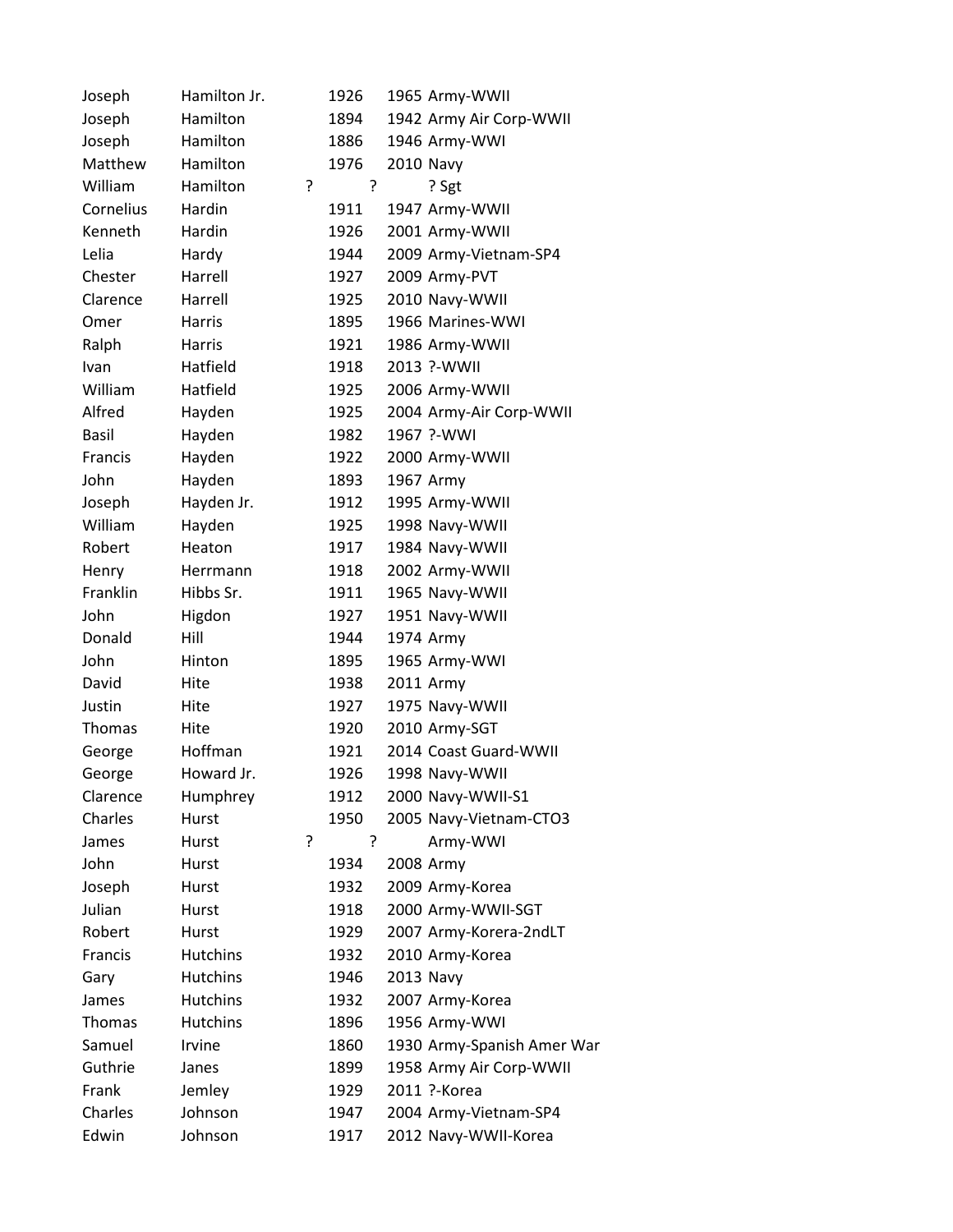| James          | Johnson        | 1946 | 2000 Army-Vietnam               |
|----------------|----------------|------|---------------------------------|
| John           | Johnson        | 1910 | 1998 Army-WWII-TEC4             |
| John           | Johnson        | 1937 | 2003 Army-Vietnam               |
| Garland        | Jones          | 1902 | 1963 Army-WWII                  |
| Preston        | Jones          | 1891 | 1972 Army-WWI                   |
| Joseph         | Judson Sr.     | 1918 | 2002 Navy-WWII                  |
| Richard        | Judson         | 1948 | 2009 Air Force-Vietnam          |
| <b>Francis</b> | Keene          | 1926 | 1992 Army-WWII                  |
| Francis        | Keene          | 1920 | Army-WWII                       |
| Paul           | Keene          | 1915 | 2009 Army-WWII                  |
| William        | Keene          | 1920 | 2004 Army-Air Corp-WWII         |
| William        | Keene          | 1918 | 2008 Army-WWII                  |
| <b>Thomas</b>  | Keene Sr.      | 1917 | 1990 Army-Air Corp-WWII         |
| Charles        | Kilijian       | 1924 | 2000 Army-WWII-TEC5             |
| John           | King           | 1932 | 1996 Army-Korea-PVT             |
| Kenneth        | King           | 1929 | 2009 Army-Korea                 |
| Louis          | Kirsch         | 1927 | 1998 Army-Korea                 |
| Joseph         | Kitley         | 1927 | 2012 Navy-WWII                  |
| John           | Lamar          | 1931 | 1987 Army-Korea                 |
| Charles        | Lancaster      | 1930 | 1984 Army-Korea                 |
| Albert         | Lewis Jr.      | 1930 | 1998 Army-Korea                 |
| Charles        | Linton         | 1919 | 1999 Army-WWII-TEC4             |
| Joseph         | Litsy          | 1958 | 2002 Army                       |
| John           | Livers Sr.     | 1932 | 1988 ?-Korea                    |
| James          | Logan          | 1894 | 1958 Army-WWI                   |
| William        | Luckett Jr.    | 1930 | 2017 Navy                       |
| Charles        | Lutes          | 1926 | 2003 Army Air Corp.-WWII-CPL    |
| Francis        | Lutes          | 1927 | 1984 Navy-WWII                  |
| Charles        | Lydian Sr.     | 1919 | 2011 Army-WWII-PVT              |
| George         | Lydian         | 1916 | 1987 Army                       |
| John           | Lydian         | 1929 | 2004 Army-Korea-CPL             |
| Joseph         | Lydian Sr.     | 1920 | 2001 Army Air Corp-WWII-TEC5    |
| Robert         | Lydian         | 1922 | 1995 Army-WWII                  |
| Francis        | Lyvers         | 1927 | 2003 Army-WWII-TEC5             |
| Joseph         | Lyvers         | 1923 | 2006 Army-WWII-SSGT             |
| James          | Mackin         | 1923 | 2002 Army Air Corp-WWII         |
| Kevin          | Mackin         | 1964 | 1985 Army                       |
| Alfred         | Maines         | 1931 | 1999 Army-Korea                 |
| Joseph         | Manning        | 1939 | 1998 Air Force-A3C              |
| James          | <b>Mathews</b> | 1922 | 1978 Navy-WWII                  |
| Dinwiddie      | Mathis         | 1926 | <b>2014 Navy</b>                |
| Alfred         | Mattingly      | 1929 | 2009 Army-Korea                 |
| Edwin          | Mattingly      | 1919 | 1942 Navy-Army-Killed in action |
| Joseph         | Mattingly Jr.  | 1917 | 1970 Army Air Corp-WWII         |
| Joseph         | Mattingly      | 1939 | 1998 Air Force-A3C              |
| Joseph         | Mattingly      | 1918 | 1987 ?-WWII                     |
| Rollie         | Mattingly      | 1931 | 2003 Army-Korea                 |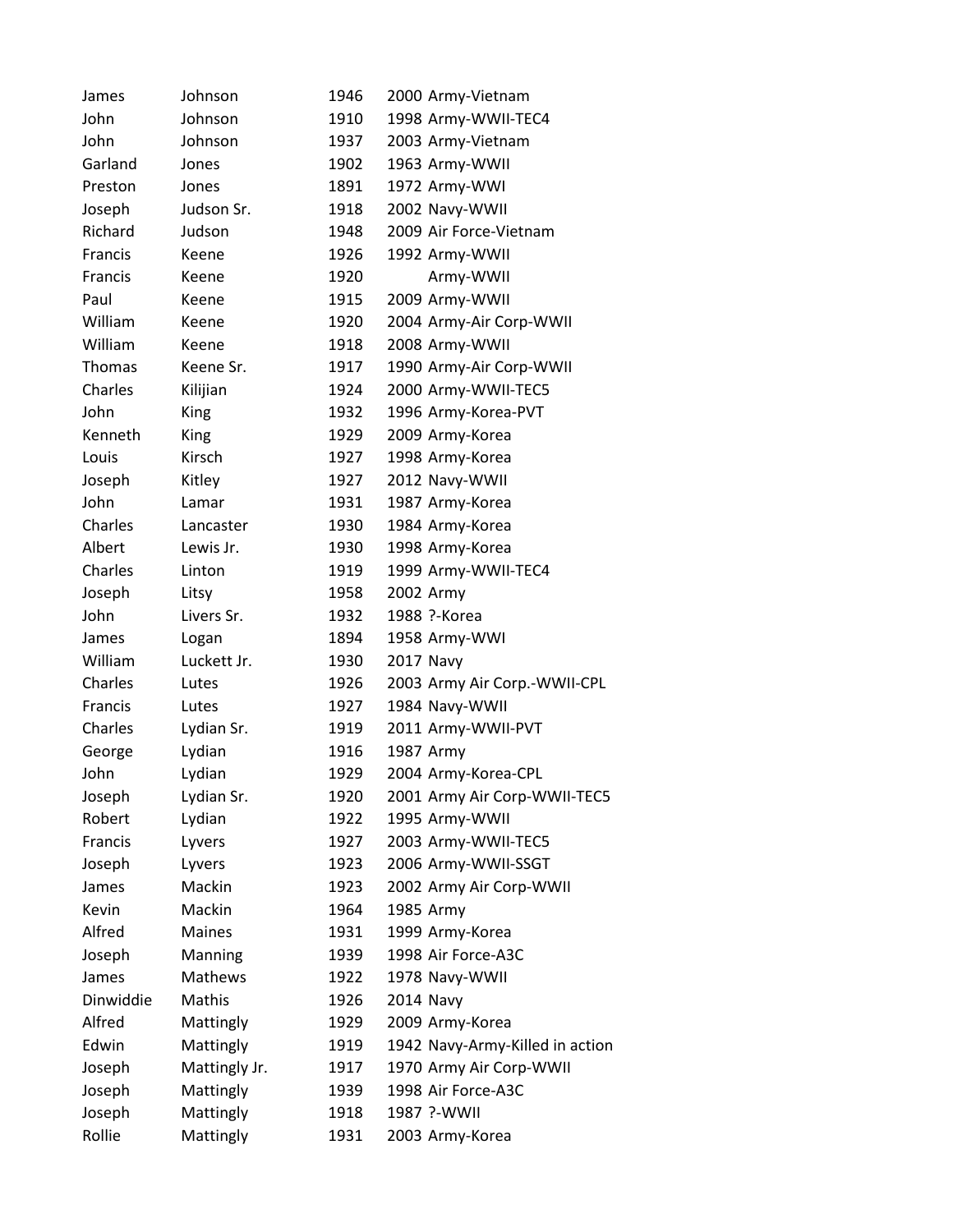| Sim           | Mattingly Sr.    | 1921 | 1978 Army-WWII        |
|---------------|------------------|------|-----------------------|
| Thomas        | Mattingly        | 1920 | 1982 Army-WWII        |
| <b>Thomas</b> | Mattingly        | 1896 | 1980 ?-WWI            |
| William       | Mattingly        | 1917 | 1999 Army-WWII        |
| William       | Mattingly        | 1922 | 1996 Army-WWII        |
| William       | Mattingly        | 1942 | 2006 Navy-ADR3        |
| Roy           | May              | 1916 | 1996 Army-WWII-PVT    |
| Joseph        | McCubbins Sr.    | 1928 | 2013 Air Force        |
| Merrill       | <b>McCubbins</b> | 1930 | 2004 Army-Korea-SGT   |
| Jerry         | McCurley         | 1939 | 2010 Army             |
| Charley       | McDonald         | 1933 | 2011 Army             |
| <b>Thomas</b> | McKay            | 1947 | 1979 Marine           |
| Edwin         | McNeal           | 1926 | 2014 Army-WWII        |
| James         | <b>Miles</b>     | 1926 | 2001 Army-WWII        |
| Joseph        | <b>Miles</b>     | 1929 | 2005 Army             |
| Louis         | <b>Miles</b>     | 1947 | 2011 Army             |
| William       | <b>Miles</b>     | 1888 | 1965 Army-WWII        |
| William       | <b>Miles</b>     | 1937 | 2003 Navy             |
| Robert        | Montgomery       | 1924 | 1995 Army-WWII        |
| James         | Moore            | 1914 | 1984 Navy-WWII        |
| James         | Moore            | 1943 | 1969 Army-Vietnam     |
| Charles       | Mudd             | 1931 | 2005 Army-Korea       |
| John          | Mudd Jr.         | 1930 | 2015 Army-Korea       |
| John          | Murphy           | 1901 | 1988 Navy             |
| <b>Thomas</b> | Murphy           | 1943 | 2012 Army-Vietnam-PFC |
| Earl          | Murphy           | 1893 | 1926 Army             |
| John          | Murphy           | 1919 | 1996 Army-WWI-Korea   |
| Robert        | Murphy           |      | 1932 Army             |
| Robert        | Murphy           | 1895 | 1967 Army-WWI         |
| George        | Nalley           | 1928 | 1993 ?-WWII           |
| James         | Nalley           | 1914 | 1945 Army             |
| David         | Newcomb          | 1985 | 2008 Marine-Iraq      |
| Charles       | Newton           | 1954 | 2006 Army-Vietnam     |
| Charles       | Newton           | 1923 | 1999 Army-WWII-SGT    |
| George        | Newton           | 1918 | 1995 Army-WWII        |
| James         | Newton           | 1926 | 2006 Army-WWII        |
| John          | Newton           | 1918 | 2006 Army-WWII-CPL    |
| John          | Newton           | 1911 | 1987 Army-WWII        |
| Joseph        | Newton           | 1924 | 2003 Army-WWII-PFC    |
| Joseph        | Newton           | 1924 | 2011 Army-WWII        |
| Richard       | Newton           | 1908 | 1980 Army-WWII        |
| Samuel        | Newt Jr.         | 1926 | 2010 Army-WWII        |
| Ora           | Norris Jr.       | 1924 | 2002 Navy-WWII-S1     |
| George        | O'Bryan Jr.      | 1912 | 1962 Army-WWII        |
| William       | O'Bryan          | 1912 | 1994 Army-WWII        |
| Amos          | O'Daniel         | 1924 | 1969 Army-WWII        |
| Charles       | O'Daniel         | 1917 | 2009 Army             |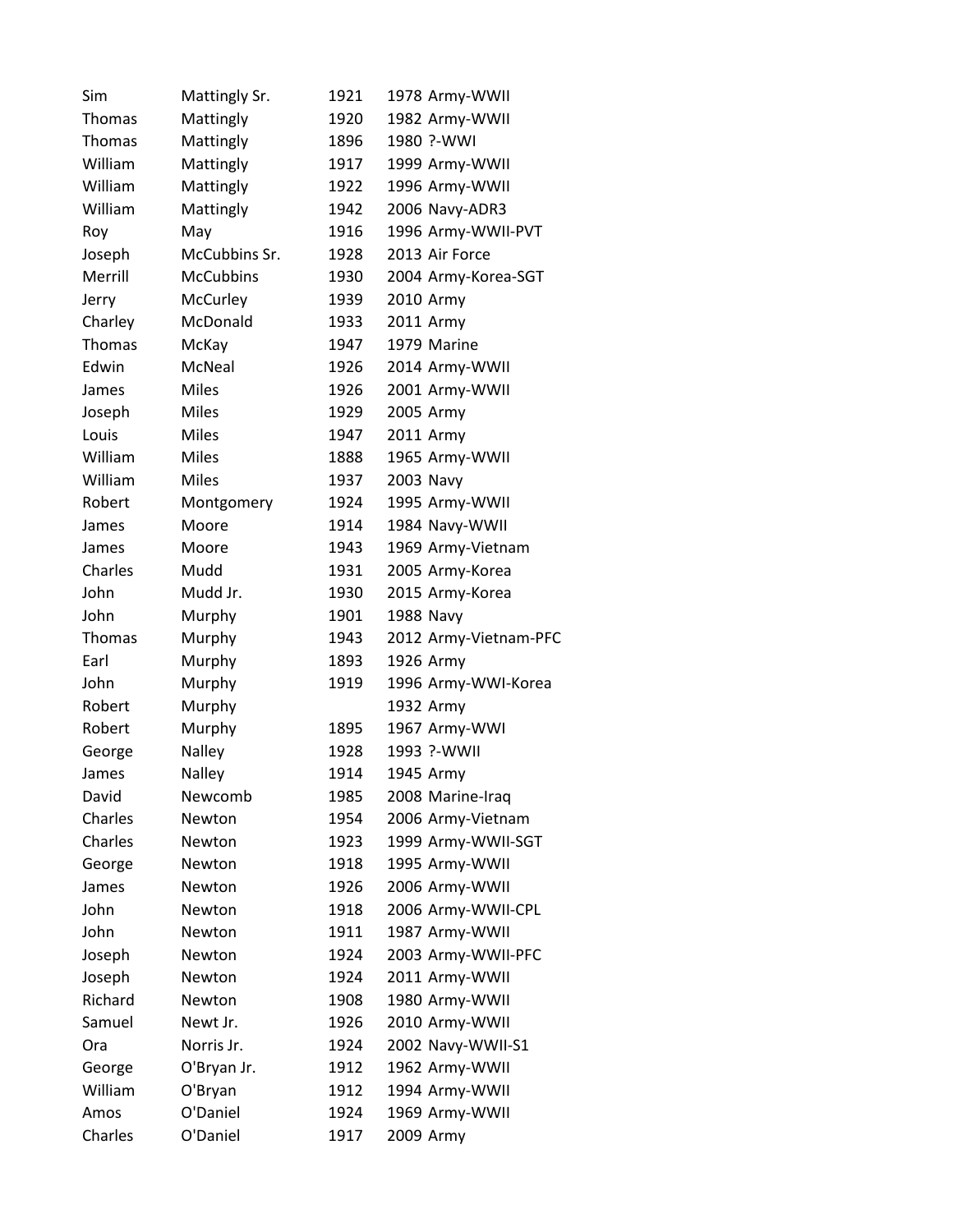| Edward       | O'Daniel   | 1943 | 1989 ?-Nat Guard            |
|--------------|------------|------|-----------------------------|
| Gary         | O'Daniel   | 1972 | 2010 Army-Nat guard         |
| William      | O'Daniel   | 1937 | 2011 ?-Nat Guard            |
| Francis      | O'Donnell  | 1904 | 1983 Army-WWII              |
| Joseph       | Osborne    | 1918 | 2003 Army-WWII-TSGT         |
| William      | Osborne    | 1927 | 2018 Army-WWII              |
| Frank        | Ott        | 1925 | 1978 Army-WWII              |
| John         | Pardieu    | 1919 | 1997 Army-WWII              |
| Milburn      | Parkerson  | 1920 | 2001 Army-WWII              |
| William      | Parsons    |      | 2012 Navy-WWII              |
| Joseph       | Patterson  | 1927 | 1996 Navy-WWII-S2           |
| Charles      | Payne      | 1893 | 1957 Army-WWI               |
| George       | Payne      | 1907 | 1969 Navy-WWII              |
| James        | Payne      | 1890 | 1958 Army-WWI               |
| John         | Payne      | 1924 | 1980 Navy-WWII              |
| Joseph       | Payne      | 1959 | 2010 Army-PFC               |
| Jay          | Pegago     | 1963 | 2001 Marine                 |
| Charles      | Pennebaker | 1929 | 1990 Army-Korea             |
| Bertrand     | Phillips   | 1947 | 1976 Air Force              |
| Joseph       | Phillips   | 1955 | 1988 Army-Vietnam           |
| <b>Terry</b> | Phillips   | 1961 | 1981 Army                   |
| Charles      | Pike       | 1958 | 2009 Navy-ADAR              |
| Robert       | Pike       | 1955 | 2005 Army-2nd LT            |
| Thomas       | Pike       | 1925 | 2010 Navy-WWII              |
| Augustine    | Rapier     | 1922 | 1982 Army-WWII              |
| Cecil        | Rapier     | 1906 | 1973 Army-WWII              |
| Ferinand     | Rapier     | 1918 | 1970 Army-WWII              |
| Joseph       | Rapier     | 1925 | 1979 Army-WWII              |
| William      | Rapier     | 1936 | 2002 Army-PFC               |
| Leon         | Ray        | 1890 | 1944 Army                   |
| William      | Reardon    |      | 1936 Army-Spanish Amer War  |
| James        | Reed       | 1919 | 1984 Army Air Corp-WWII-CPL |
| Joseph       | Reed       | 1930 | 1982 Air Force-Korea        |
| Charles      | Riley      | 1926 | 2008 Army-WWII-SGT          |
| John         | Riley      | 1928 | 2003 ?                      |
| William      | Ritchie    | 1928 | 2006 Army-Korea-PFC         |
| James        | Roberts    | 1922 | 2013 Navy-WWII              |
| Hilary       | Roby       | 1915 | 1964 Army-Air Corp-WWII     |
| Samuel       | Roby       | 1933 | 1993 Navy-Korea             |
| William      | Roby       | 1930 | 2007 Army-Korea-SGT         |
| Clarence     | Rogers Jr. | 1919 | 2010 Navy-WWII-S2           |
| John         | Rogers Jr. | 1930 | 1996 Army-Korea-CPL         |
| Louis        | Rogers Jr. | 1928 | 2000 Air Force              |
| Benjamin     | Rubin      | 1895 | 1960 Army-WWII              |
| Urban        | Schaffner  | 1942 | 1999 Navy-Vietnam-AT2       |
| John         | Schank     | 1937 | 2007 Air Force              |
| Paul         | Schepker   | 1947 | 1994 Marine                 |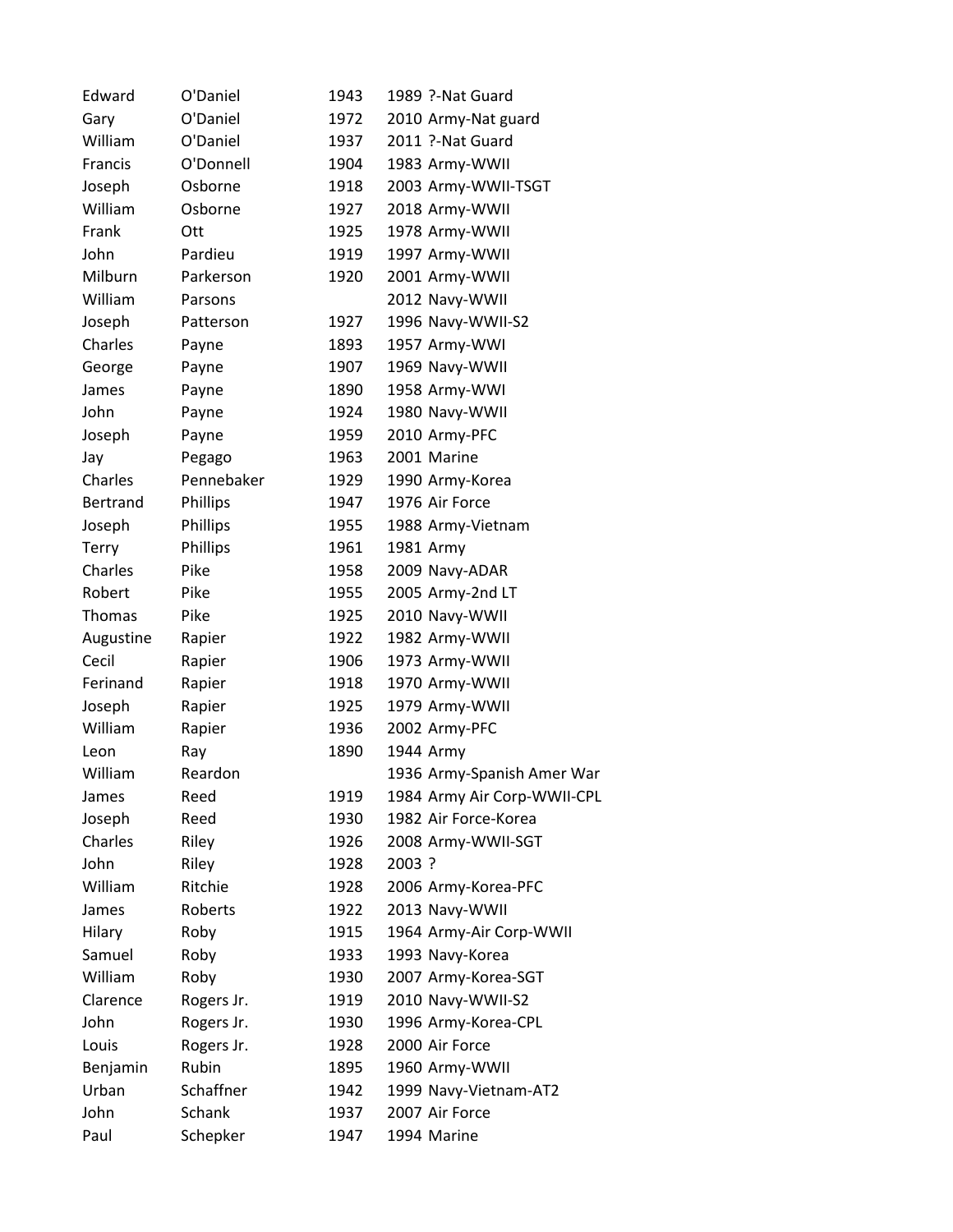| Alfred         | Seay            | 1941 | 1996 Army                      |
|----------------|-----------------|------|--------------------------------|
| James          | <b>Settles</b>  | 1892 | 1979 Army-WWI                  |
| Paul           | Settles         | 1924 | 1996 Navy-WWII                 |
| George         | Seyle           | 1925 | 2007 Navy-WWII-AETM2           |
| James          | Shain           | 1918 | 1997 Army-WWII-SGT             |
| George         | Sheehan         | 1918 | 2012 Army-Air Corp-WWII        |
| Robert         | Shields         | 1957 | 2011 Navy                      |
| William        | Shields         | 1951 | 1999 Army-Vietnam              |
| Carl           | Shofner         | 1940 | 2011 Air Force                 |
| Grover         | Shofner         | 1929 | 2007 Army-Korea                |
| Joseph         | Sims            | 1926 | 2008 Navy-WWII-Cox             |
| Francis        | <b>Simms</b>    | 1914 | 1992 Army-WWII                 |
| Joseph         | Simpson         | 1924 | 1987 Army-WWII                 |
| Julian         | Simpson         | 1921 | 1996 Army-WWII                 |
| Edward         | <b>Sims</b>     | 1926 | 2009 Navy-WWII                 |
| James          | Slaughter       | 1732 | 1799 French & Indian-Revol war |
| <b>Francis</b> | Smith           | 1921 | 1969 Army Air Corp-WWII        |
| George         | Smith           | 1874 | 1898 Army                      |
| Jerome         | Smith           | 1950 | 2011 Army                      |
| Robert         | Smith           | 1924 | 2004 Army-WWII-CPL             |
| Sylvester      | Smith           | 1921 | 1991 Army-WWII                 |
| <b>Thomas</b>  | Smith           | 1919 | 1982 Army-WWII                 |
| William        | Smith           | 1915 | 2003 Army Air Corp-WWII-TSGT   |
| William        | Smith           | 1939 | 2014 Nat Guard                 |
| James          | Smithy          | 1909 | 2003 Army-WWII-PFC             |
| Monte          | Snellen         | 1952 | 1998 Army-Vietnam-SP4          |
| Willard        | Snellen         | 1942 | 2012 Army-Vietnam-PFC          |
| William        | Snellen         | 1942 | 2012 Army-Vietnam              |
| Clem           | <b>Spalding</b> | 1908 | 1999 Army-WWII-TEC4            |
| George         | Spalding        | 1922 | 1996 ?-WWII                    |
| Joseph         | Spalding        | 1925 | 2005 Navy-WWII                 |
| Milton         | Spalding        | 1924 | 2004 Army-WWII                 |
| Charles        | Spencer         | 1922 | 2001 Navy-WWII                 |
| Joseph         | Stansbury       | 1906 | 1967 Army-WWII                 |
| Weyman         | Stansbury       | 1931 | 1996 Army Air Corp-SGT         |
| Elwood         | <b>Stivers</b>  | 1931 | 1995 Air Force                 |
| John           | Stone           | 1920 | 1957 Army-WWII                 |
| Robert         | Stovall         | 1937 | 1999 Marine-Vietnam-GYSGT      |
| Harold         | Strange         | 1907 | 1985 Army-WWII                 |
| Leonard        | Stratton Jr.    | 1941 | 2000 Army-Vietnam-SP5          |
| James          | <b>Street</b>   | 1935 | 2002 Marine-Korea-SGT          |
| James          | Stump           | 1924 | 2006 Army-WWII-PFC             |
| Joseph         | Sweeney         | 1915 | 1981 Navy-WWII                 |
| Del            | Swerdferger     | 1933 | 1991 Army-Korea                |
| William        | Sympson Sr.     |      | 2015 Army-Vietnam              |
| James          | <b>Talbott</b>  | 1895 | 1974 Army-WWI                  |
| John           | Talbott         | 1925 | 2004 Marine-WWII-SGT           |